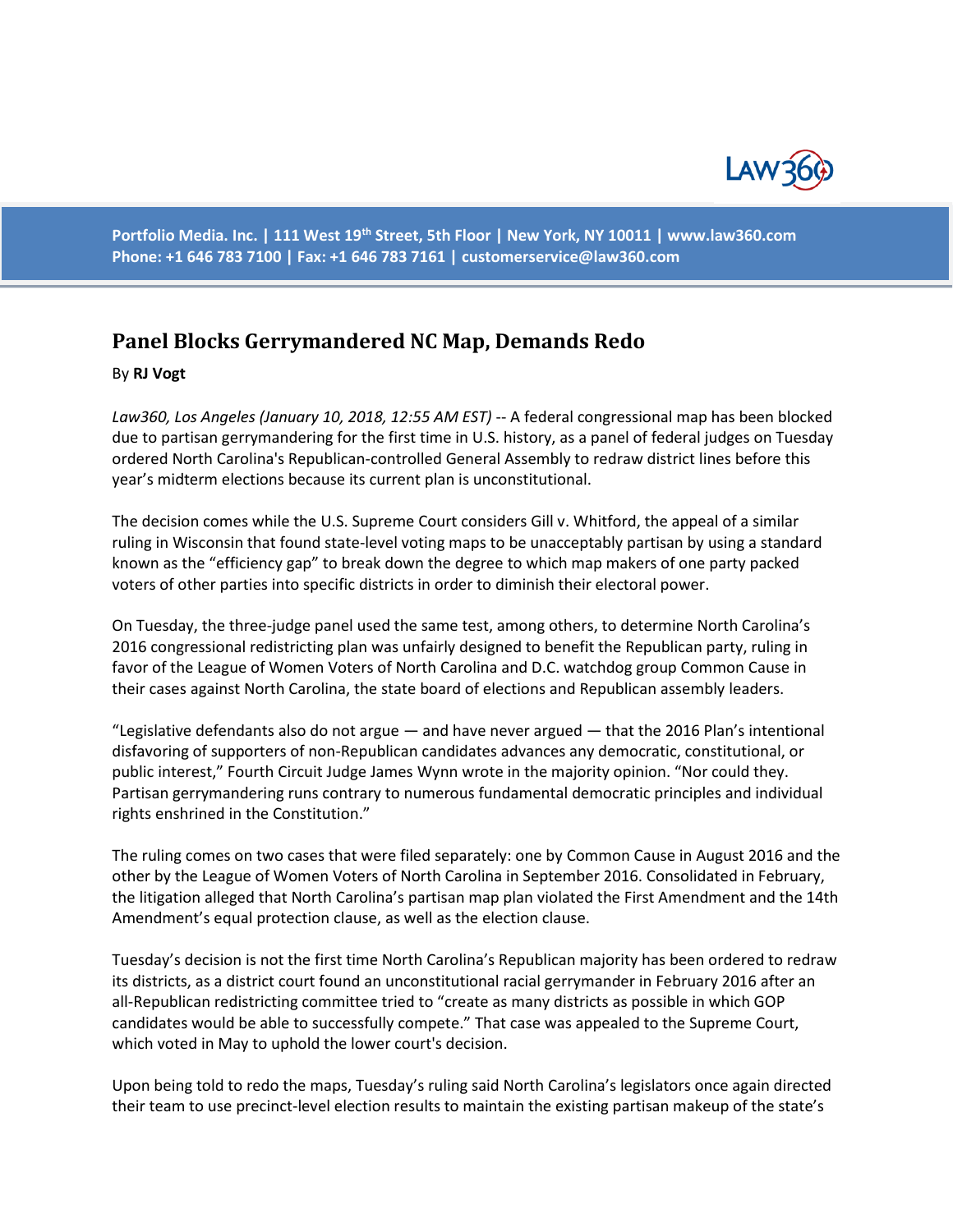congressional delegation, even testifying that "to the extent [we] are going to use political data in drawing this map, it is to gain partisan advantage."

Rep. David Lewis, R-Dunn, chair of the state's House Redistricting Committee, even acknowledged freely that "this would be a political gerrymander" but maintained it was "not against the law," the panel wrote.

U.S. Rep. G.K. Butterfield, D-N.C., said in a statement Tuesday that the Republicans' admitted intent to maintain political advantage made this case "relatively simple."

"Republicans comprise 30 percent of registered voters in North Carolina, yet they crafted a congressional map that would ensure Republican success in ten of thirteen districts, or 76 percent," Butterfield said. "I urge the Republican dominated General Assembly to promptly comply with the court's order by developing a fair congressional map that doesn't disadvantage Democratic voters."

Despite the fact that Tuesday's decision marks the second time North Carolina has been told to draw its districts more fairly, Judge Wynn said the state's General Assembly is entitled to another opportunity to do it right because the court had not established a legal standard for adjudicating partisan gerrymandering claims at the time legislators drew up the 2016 plan.

"In providing the General Assembly with such an opportunity, we also recognize that North Carolina voters have been deprived of a constitutional congressional districting plan for the better part of the decade," the judge wrote, adding that the state has until Jan. 24 to enact a remedial districting plan.

In case the legislature does not obey its order, the panel said it intends to appoint a "special master" to assist the court in drawing up an alternative remedial plan. Both parties were directed to suggest three qualified candidates to serve as special master by Jan. 16.

Allison Riggs of the Southern Coalition for Social Justice, who represents the League of Women Voters and other plaintiffs, told Law360 late Tuesday that she thinks the opinion is incredibly well-written.

"We couldn't have asked for a better crafted decision below when it comes time for Supreme Court review," Riggs said, adding that the state has already indicated it will appeal.

In a partial dissent, U.S. District Judge William L. Osteen Jr. rejected claims that the partisan districts infringed on Democratic voters' First Amendment rights to free speech. He wrote that the plaintiffs are free under the 2016 plan to field candidates for office or otherwise advance their political beliefs, saying that he could not find a constitutional requirement for the removal of partisan considerations from the redistricting process.

North Carolina GOP Executive Director Dallas Woodhouse took to Facebook to voice his anger at the panel's decision.

"It is incredibly disappointing that activist Federal Judge Jim Wynn is waging a personal, partisan war on North Carolina Republican voters," he wrote in a post Tuesday. "It is now very clear that Judge Wynn has decided that [the GOP] should not be allowed to draw election districts under any circumstances under any set of rules. ... The unprecedented usurping of legislative authority by Judge Wynn will most certainly be stayed by the US Supreme Court."